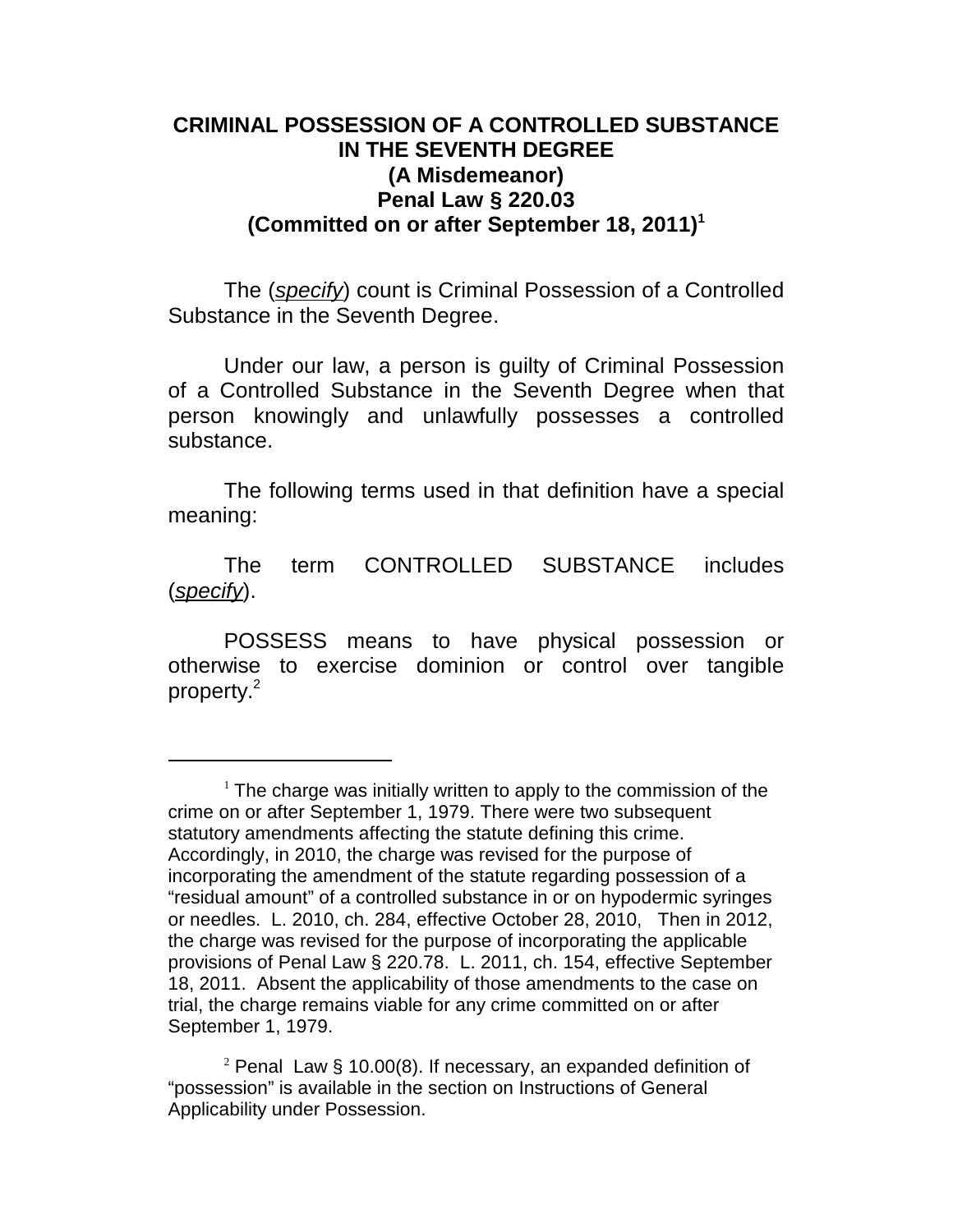A person KNOWINGLY possesses (*specify*) when that person is aware that he or she is in possession of (*specify*).<sup>3</sup>

A person UNLAWFULLY possesses (*specify*) when that person has no legal right to possess that substance. Under our law, with certain exceptions not applicable here, a person has no legal right to possess (*specify*).

## *Add as may be required by law:*<sup>4</sup>

[It shall not be a violation of this law when a person possesses a residual amount of a controlled substance in or on a hypodermic syringe or hypodermic needle obtained and possessed pursuant to law.]

[It shall not be a violation of this law when a person's unlawful possession of a controlled substance is discovered as a result of seeking immediate health care for either another person or him or herself because such person is experiencing a

<sup>3</sup> *See* Penal Law § 15.05(2). If necessary, an expanded definition of "knowingly" is available in the section on Instructions of General Applicability under Culpable Mental States.

<sup>&</sup>lt;sup>4</sup> It is not settled whether each of the following exemptions constitute an "element" of the crime to be pleaded and disproved by the People in each case, or whether each constitutes a defense to be raised by the defendant in an individual case before the People are required to disprove same. *See, e.g., People v. Rodriguez*, 68 NY 2d 674 (1986), *reversing for reasons stated in the dissenting opinion at the Appellate Division,* 113 A.D.2d 337 (the government was required to plead and prove that the defendant possessed a firearm in a place that was not the defendant's home or place of business); *People v. Santana*, 7 NY3d 234, 237 (2006) (the exception reference in the definition of the crime of criminal contempt [Penal Law § 215.50(3)] constituted a "proviso that the accused may raise in defense of the charge rather than an exception that must be pleaded by the People in the accusatory instrument"); *People v. Davis*, 13 NY3d 17, 31 (2009) ("The main goal of the interpretative rules governing exceptions and provisos is to discover the intention of the enacting body," and that intent may be divined by "common sense and [the rules of] reasonable pleading").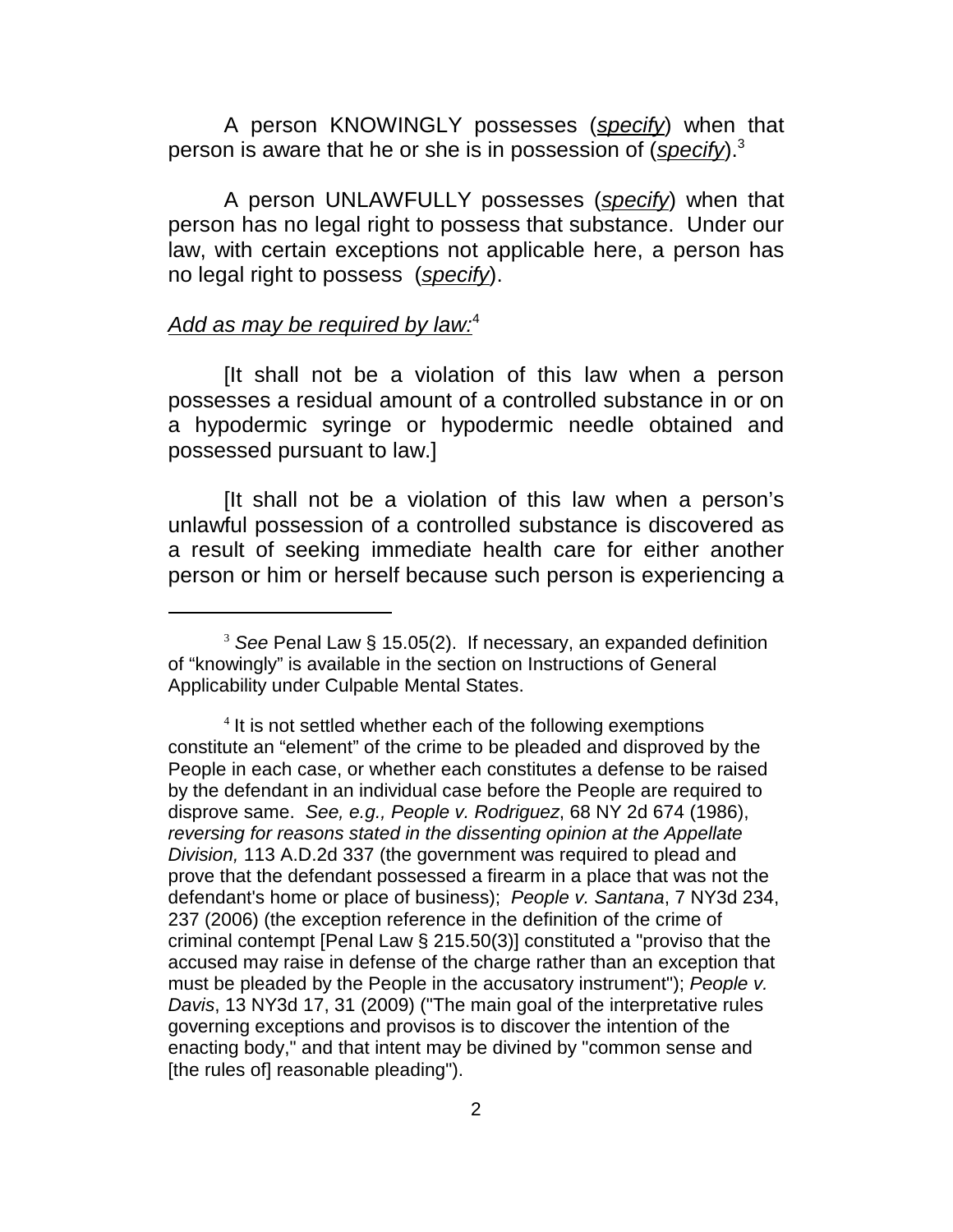drug or alcohol overdose or other life threatening medical emergency.<sup>5</sup>

The terms, "health care" and "drug or alcohol overdose" are defined to mean the following:

HEALTH CARE means the professional services provided to a person experiencing a drug or alcohol overdose by a health care professional licensed, registered or certified by law  $6\,$  who, acting within his or her lawful scope of practice, may provide diagnosis, treatment or emergency services for a person experiencing a drug or alcohol overdose.

DRUG OR ALCOHOL OVERDOSE means an acute condition including, but not limited to, physical illness, coma, mania, hysteria or death, which is the result of consumption or use of a controlled substance or alcohol and relates to an adverse reaction to or the quantity of the controlled substance or alcohol or a substance with which the controlled substance or alcohol was combined; provided that a patient's condition shall be deemed to be a drug or alcohol overdose if a prudent layperson, possessing an average knowledge of medicine and health, could reasonably believe that the condition is in fact a drug or alcohol overdose and (except as to death) requires health care. $7$ ]

<sup>5</sup>  *See* Penal Law § 220.78 and the CJI2d instructions for that section.

 $6$  The statute here specifies "under title eight of the education law or article thirty of the public health law." Penal Law § 220.78(3)(b). If the professional's authority to provide health care is in issue, it will be necessary to modify the instruction accordingly.

<sup>7</sup> *See* Penal Law § 220.78(3)(a). The instruction tracks the statutory definition except that the words "or overdose" after the words "Drug or alcohol overdose" are omitted as redundant.